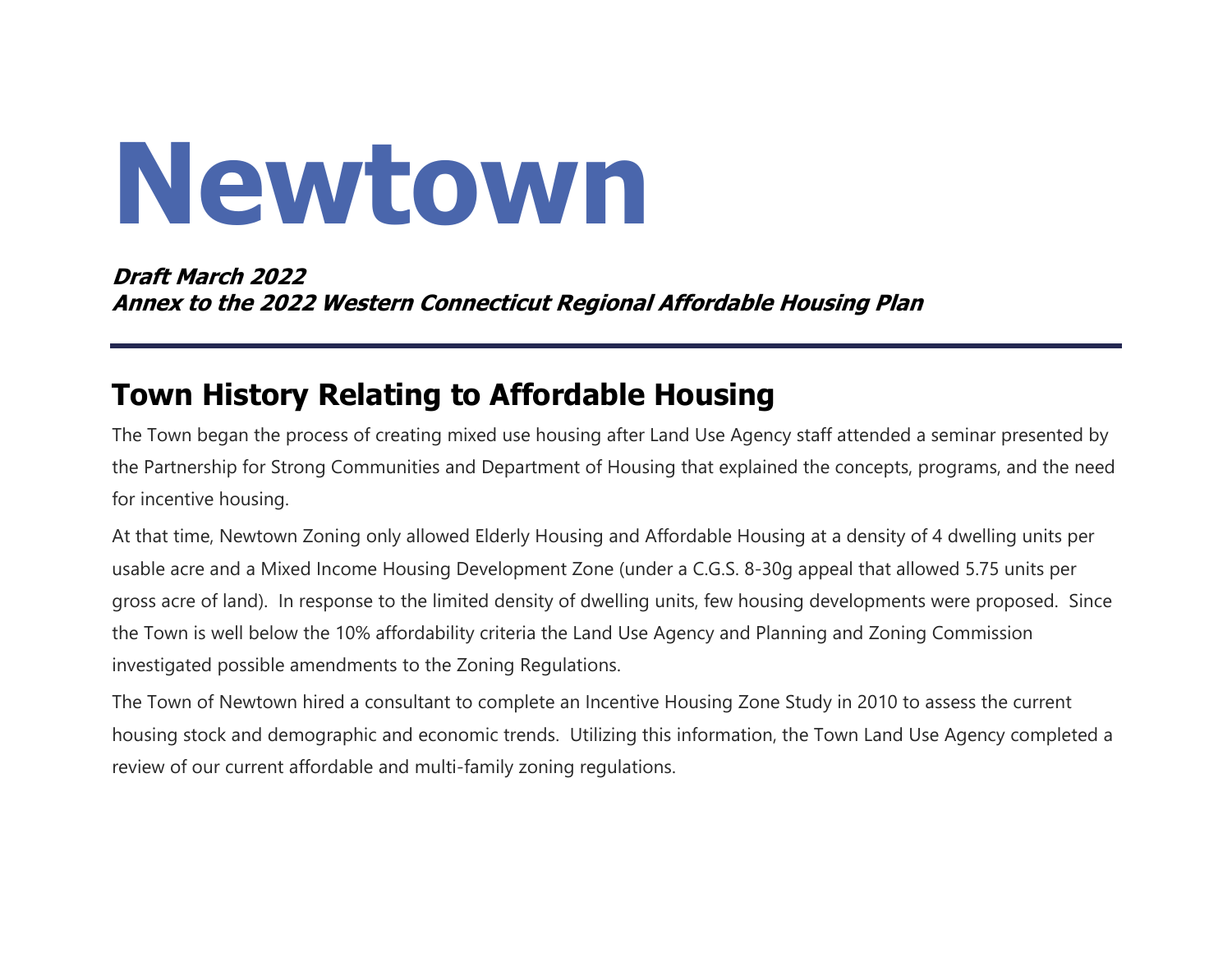The State Incentive Housing Program minimum housing density of 20 dwelling units per acre, was determined by the Planning and Zoning Commission to be excessive for the current land uses of Newtown. The Land Use Agency then conducted a series of staff meetings and discussions with Planning and Zoning Commissioners, land use attorneys, area planners and developers to create an affordable housing regulation that would suit the current land uses of Newtown, while encouraging diverse housing options that would be financially feasible for developers. The discussion included several attorneys and developers that would have previously utilized C.G.S. 8-30g to obtain approvals for affordable housing projects.

From these meetings, the Land Use Agency, with the assistance of all parties, developed the current Newtown Incentive Housing Overlay Zone Regulation that allows a maximum of 12 dwelling units per usable acre with 20% required as affordable units. The density compromise has resulted in the approvals of two affordable housing projects in Newtown; Riverwalk at Sandy Hook Village with 74 total dwelling units approved on September 4, 2015, and the Covered Bridge at Newtown with 180 total residential units approved December 18, 2015.

The Town of Newtown and the Borough of Newtown Zoning Commissions have amended their respective Zoning Regulations to include accessory apartments and parking requirements in compliance with the recently amended Connecticut General Statutes.

Newtown has three mobile home parks, three 55 and older multi-family developments, assisted living complexes and numerous accessory apartments in single family residences. The Newtown and Borough Zoning Commissions have also approved zoning amendments to allow a higher density of apartments above commercial properties. To facilitate more affordable smaller residential dwellings the Newtown Zoning Commission has approved subdivision regulations allowing Conservation Subdivisions and the Borough Zoning Commission has approved Cluster Housing. Both regulation amendments include small lots which result in more affordable housing choices.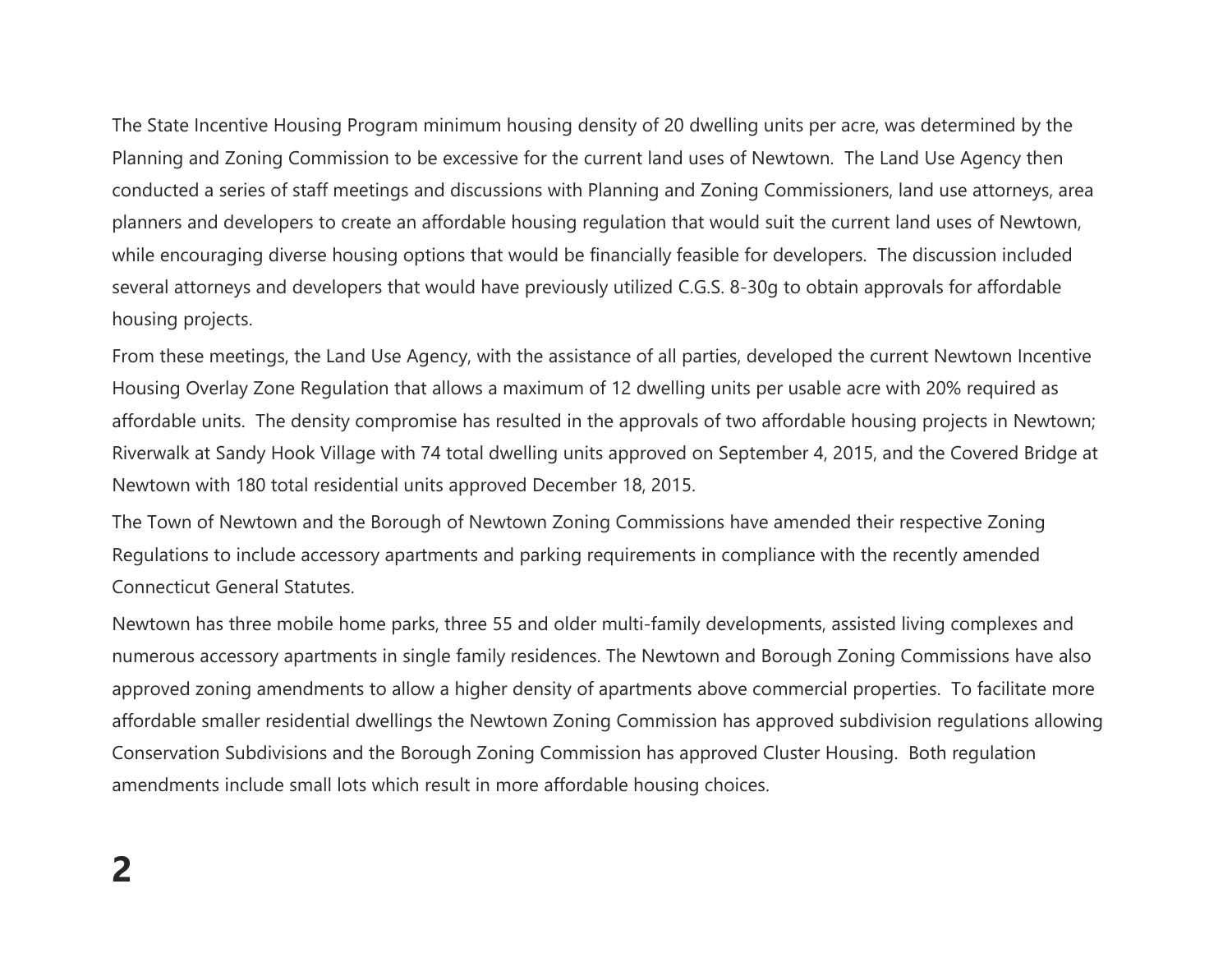The 2010 Incentive Housing Study designated the Town owned Fairfield Hills Campus as a prime area for affordable housing. At the time the Fairfield Hills Adaptive Reuse Zoning Regulation did not allow for residential housing at the campus. In 2013 and again in 2018 the Fairfield Hills Campus Master Plan Committees discussed the possibility of residential housing at the Campus.

After several public meetings discussing housing options including affordable components, the Town held a referendum in 2020, where a majority of the voters were in favor of adding housing as a limited use on the campus. The Planning and Zoning Commission subsequently amended the Fairfield Hills Adaptive Reuse Zone to include housing in two of the vacant buildings.

The development plans include the creation of over 160 units with one or two bedrooms which will provide unique and equitable opportunities for people to reside in Newtown. This project is an exciting opportunity to not only preserve these historic buildings but, also assist Newtown in meeting the municipal affordable housing goals.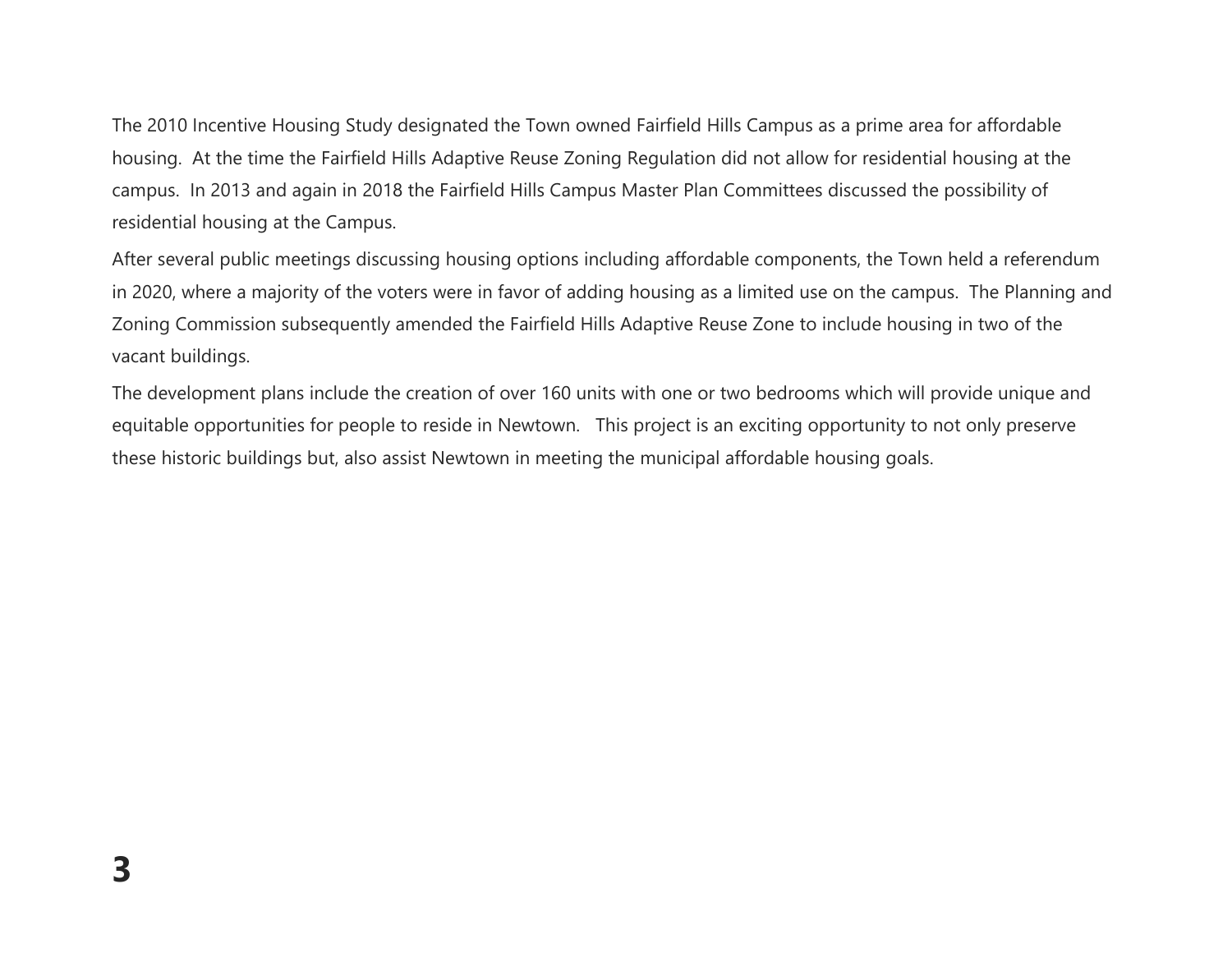### **Community Values Statement**

**4**

- Strive for a more balanced supply of housing types that will accommodate the housing needs of Newtown residents and those working in Newtown.\*
- Some aspects of housing affordability are beyond the control of a local municipality, while others are directly affected by a municipality's land use policies and regulatory practices.\*
- Housing units in a multi-family complex are expected to be in a price range that would attract younger adults back to Newtown. Also a multi-family complex provides a life style that is more suitable for younger adults just starting their professions. The loss of this young working-age population over the past decade may have resulted from the price and/or type of housing available, although the location of jobs is also a factor for this demographic trend. (p. 64, Affordability of Housing)\*

\* From Newtown POCD *(In future will include input from public and staff)*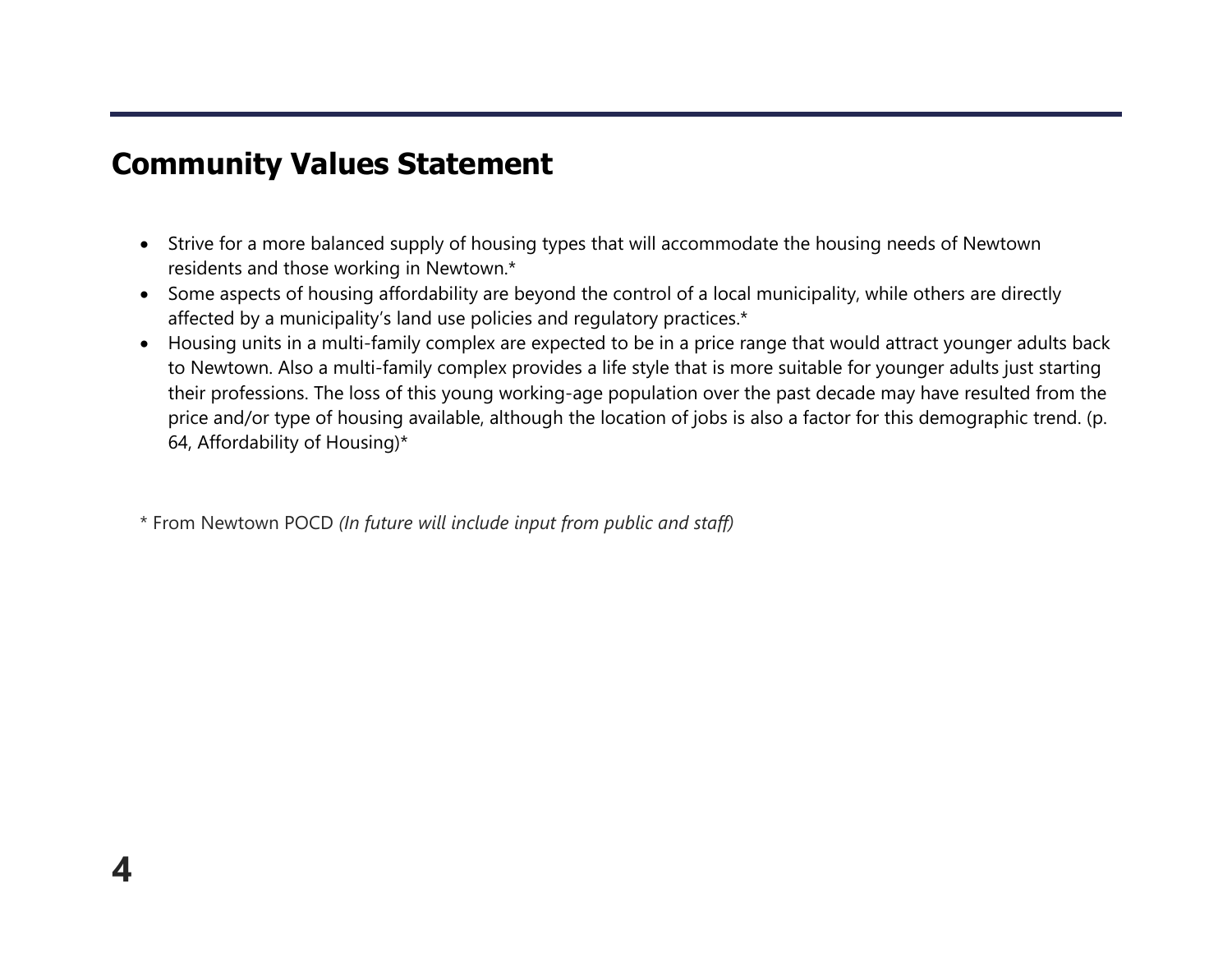## **Housing Market Trends**

#### **Progress Towards 10% Affordable Housing (C.G.S. 8-30g):**

Over the last 15 years, affordable housing units have steadily increased in the town from 163 units in 2005 to 268 units in 2020. Most of the affordable housing created over the last 15 years have been increased usage of low interest mortgages offered by the state and federal government, as well as an increase in deed-restricted units.

|             |                                                | <b>TENANT</b>                      | <b>CENSUS</b>                        |                                  |                                 |                                |                                     |
|-------------|------------------------------------------------|------------------------------------|--------------------------------------|----------------------------------|---------------------------------|--------------------------------|-------------------------------------|
| <b>YEAR</b> | <b>GOVERNMENTALLY</b><br><b>ASSISTED UNITS</b> | <b>RENTAL</b><br><b>ASSISTANCE</b> | <b>CHFA/USDA</b><br><b>MORTGAGES</b> | <b>DEED</b><br><b>RESTRICTED</b> | <b>TOTAL</b><br><b>ASSISTED</b> | <b>HOUSING</b><br><b>UNITS</b> | <b>PERCENT</b><br><b>AFFORDABLE</b> |
| 2002        | 245                                            |                                    | 27                                   | 15                               | 287                             | 8,601                          | 3.34%                               |
| 2005        | 136                                            | $\overline{\phantom{0}}$           | 12                                   | 15                               | 163                             | 8,601                          | 1.90%                               |
| 2010        | 138                                            | $\overline{\phantom{a}}$           | 18                                   | 15                               | 171                             | 8,601                          | 1.99%                               |
| 2015        | 134                                            |                                    | 43                                   | 15                               | 195                             | 10,061                         | 1.94%                               |
| 2020        | 134                                            |                                    | 95                                   | 32                               | 268                             | 10,061                         | 2.66%                               |

*SOURCE: CT DEPARTMENT OF HOUSING, AFFORDABLE HOUSING APPEALS LISTS*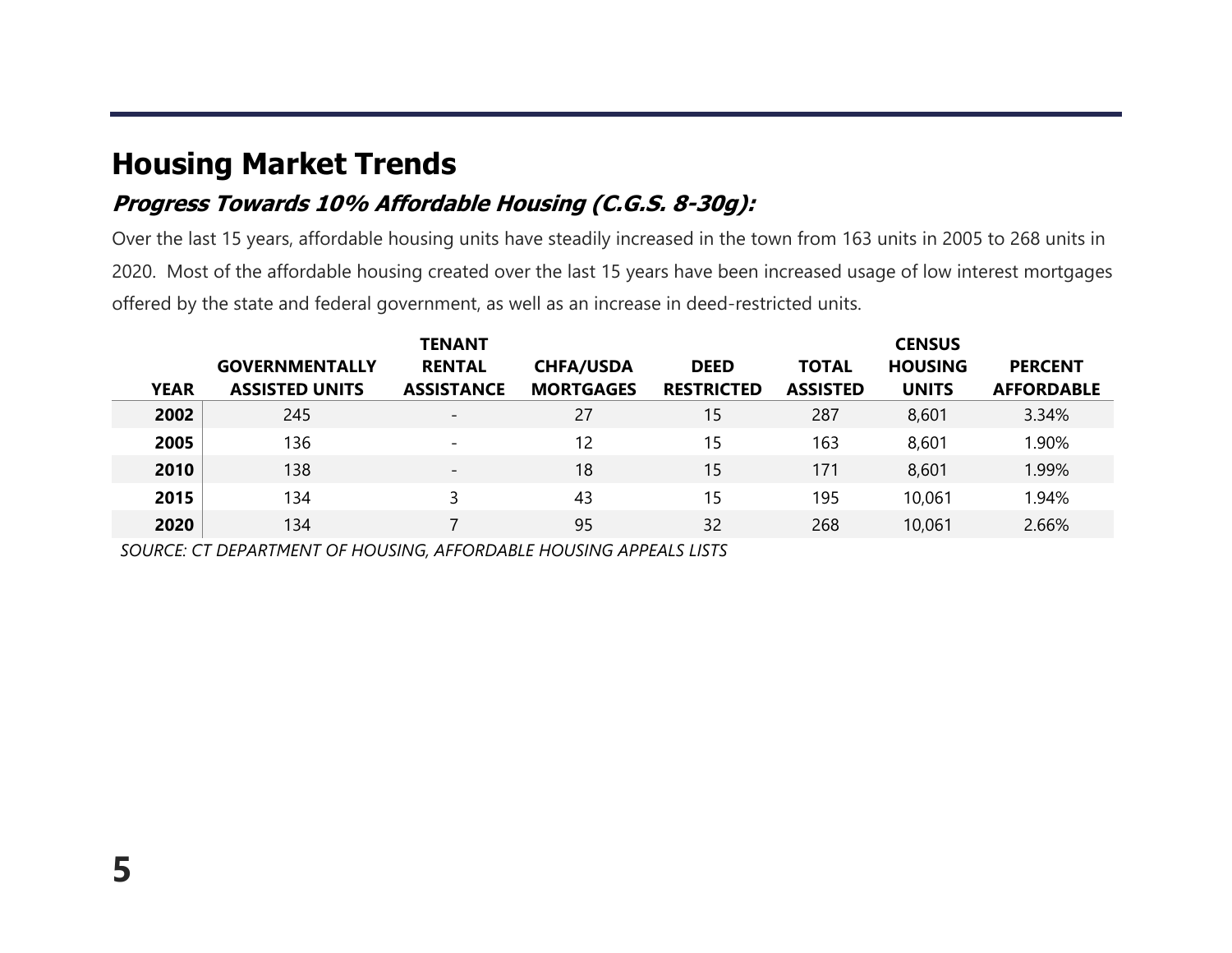The overall number of housing units more than doubled from 1970 to 2010, since 2010 there has been a steadier growth in housing units with 445 units built in the last decade.



*Source: 1970 to 2020 Decennial Censuses; 2015-2019 American Community Survey*

The median single family housing prices before the 2008 Great Recession were at a high of \$450,000. Afterwards, prices fell to \$370,000 in 2015 until the 2020 COVID Pandemic caused housing prices to surge beyond pre-recession prices to \$500,000.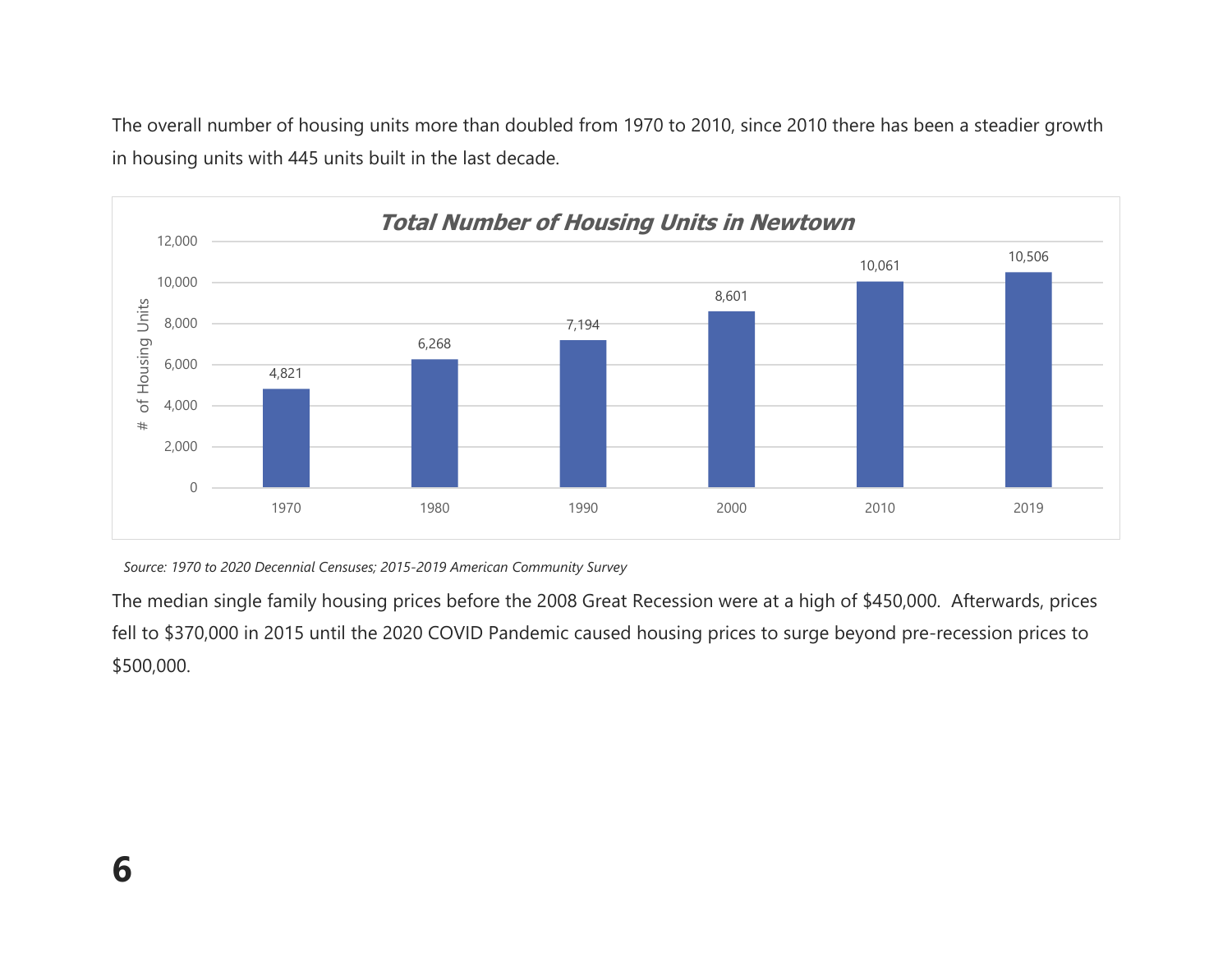

#### **NEWTOWN POPULATION WITH 2030 PROJECTION**



**7**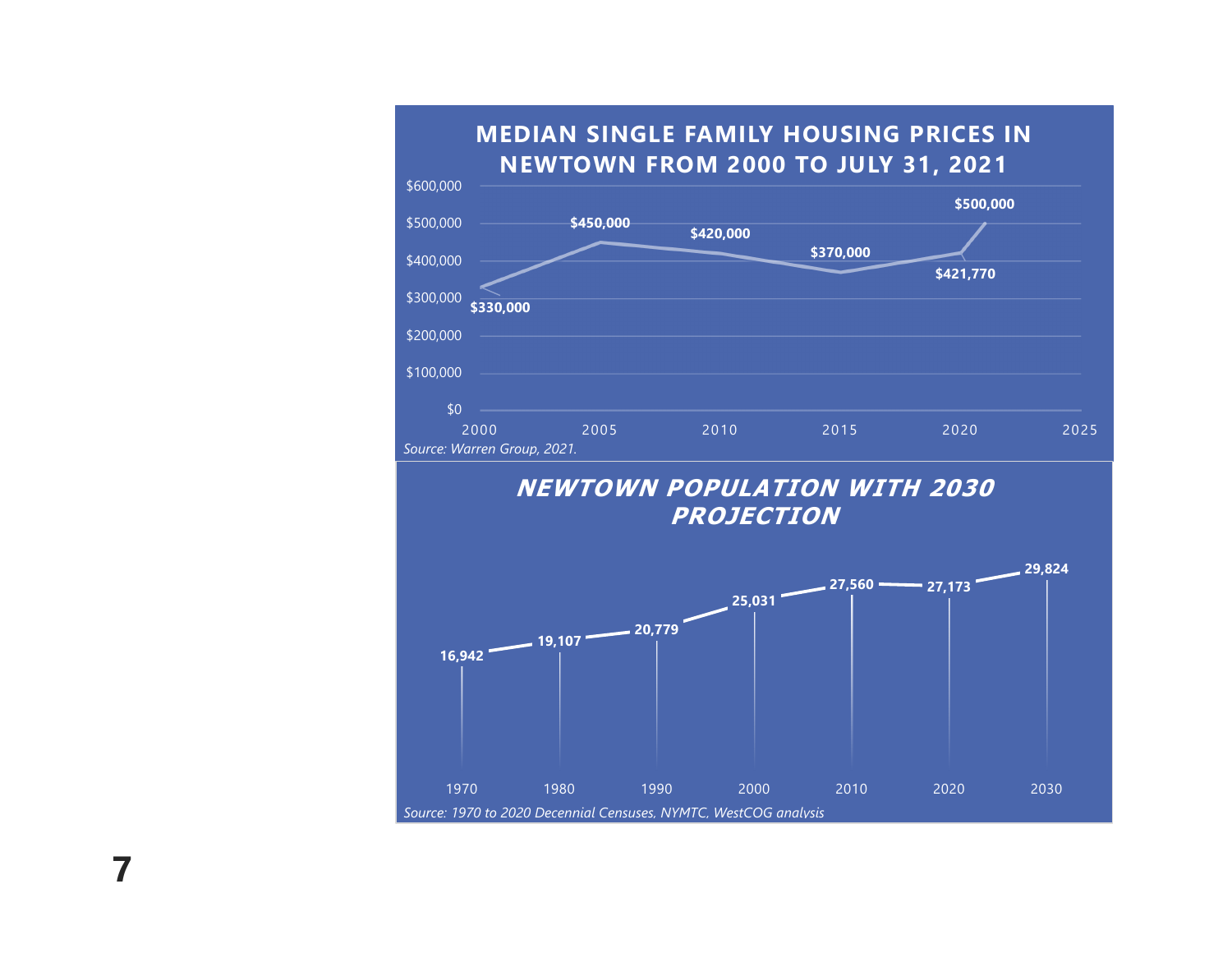## **Housing Needs**

There are 2,668 or 27.1% cost burdened households in Newtown (shown in red below), according to the 2015-2019 American Community Survey. 35.5% of renters are cost burdened, while only 25.9% of owners are cost burdened.

There are various thresholds a household or individual need to meet to qualify for affordable housing that depends on the program. For example, the C.G.S §8-30G set-aside development program is one of the least restrictive programs and requires prospective tenants to be low-income (ie. make 80% or less of the state median income) and be cost-burdened. There are 1,546 households as of 2019 in Newtown who meet these characteristics – accounting for 15% of households in need of affordable housing in Newtown. This showcases that the need for affordable housing outnumbers the statutory requirements of 1,006 units.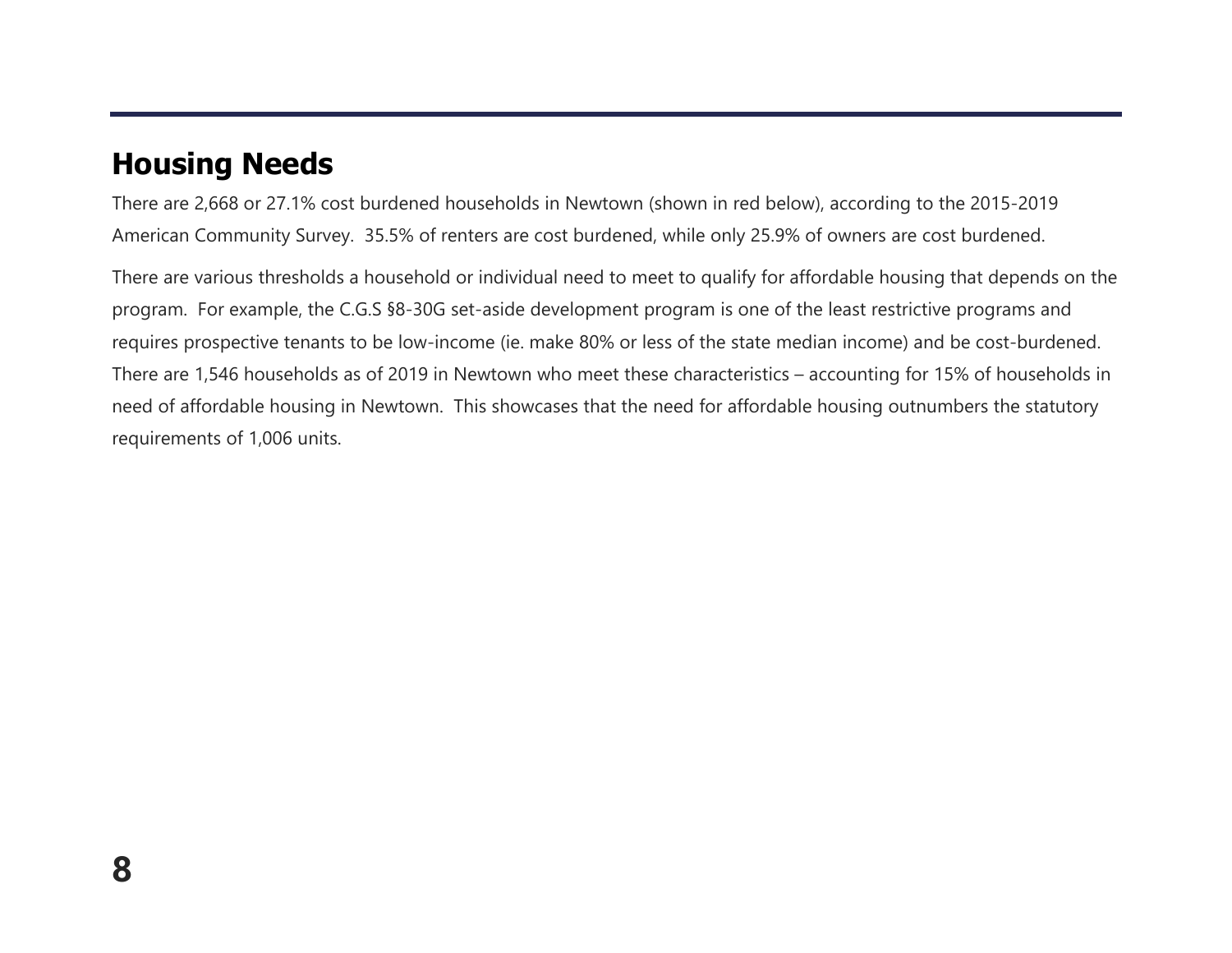| <b>Cost-Burdened Households in Newtown</b>                                                                 |                           |       |                                     |       |                                      |       |  |  |  |  |  |
|------------------------------------------------------------------------------------------------------------|---------------------------|-------|-------------------------------------|-------|--------------------------------------|-------|--|--|--|--|--|
| <b>MONTHLY HOUSING COSTS AS A</b><br><b>PERCENTAGE OF HOUSEHOLD</b><br><b>INCOME IN THE PAST 12 MONTHS</b> | Occupied<br>housing units | $\%$  | Owner-<br>occupied<br>housing units | %     | Renter-<br>occupied<br>housing units | %     |  |  |  |  |  |
| <b>Less than \$20,000</b>                                                                                  | 327                       | 3.3%  | 218                                 | 2.5%  | 109                                  | 9.5%  |  |  |  |  |  |
| Less than 20 percent                                                                                       | $\overline{0}$            | 0.0%  | $\overline{0}$                      | 0.0%  | $\overline{0}$                       | 0.0%  |  |  |  |  |  |
| 20 to 29 percent                                                                                           | 25                        | 0.3%  | $\overline{0}$                      | 0.0%  | 25                                   | 2.2%  |  |  |  |  |  |
| <b>30 percent or more</b>                                                                                  | 302                       | 3.1%  | 218                                 | 2.5%  | 84                                   | 7.3%  |  |  |  |  |  |
| \$20,000 to \$34,999                                                                                       | 593                       | 6.0%  | 417                                 | 4.8%  | 176                                  | 15.4% |  |  |  |  |  |
| Less than 20 percent                                                                                       | 21                        | 0.2%  | $\Omega$                            | 0.0%  | 21                                   | 1.8%  |  |  |  |  |  |
| 20 to 29 percent                                                                                           | 82                        | 0.8%  | 42                                  | 0.5%  | 40                                   | 3.5%  |  |  |  |  |  |
| 30 percent or more                                                                                         | 490                       | 5.0%  | 375                                 | 4.3%  | 115                                  | 10.1% |  |  |  |  |  |
| \$35,000 to \$49,999                                                                                       | 811                       | 8.2%  | 553                                 | 6.3%  | 258                                  | 22.6% |  |  |  |  |  |
| Less than 20 percent                                                                                       | 130                       | 1.3%  | 80                                  | 0.9%  | 50                                   | 4.4%  |  |  |  |  |  |
| 20 to 29 percent                                                                                           | 198                       | 2.0%  | 94                                  | 1.1%  | 104                                  | 9.1%  |  |  |  |  |  |
| <b>30 percent or more</b>                                                                                  | 483                       | 4.9%  | 379                                 | 4.3%  | 104                                  | 9.1%  |  |  |  |  |  |
| \$50,000 to \$74,999                                                                                       | 920                       | 9.3%  | 781                                 | 8.9%  | 139                                  | 12.2% |  |  |  |  |  |
| Less than 20 percent                                                                                       | 250                       | 2.5%  | 219                                 | 2.5%  | 31                                   | 2.7%  |  |  |  |  |  |
| 20 to 29 percent                                                                                           | 399                       | 4.0%  | 356                                 | 4.1%  | 43                                   | 3.8%  |  |  |  |  |  |
| <b>30 percent or more</b>                                                                                  | 271                       | 2.7%  | 206                                 | 2.4%  | 65                                   | 5.7%  |  |  |  |  |  |
| \$75,000 or more                                                                                           | 7,115                     | 72.0% | 6,738                               | 77.1% | 377                                  | 33.0% |  |  |  |  |  |
| Less than 20 percent                                                                                       | 3,762                     | 38.1% | 3,500                               | 40.0% | 262                                  | 22.9% |  |  |  |  |  |
| 20 to 29 percent                                                                                           | 2,231                     | 22.6% | 2,154                               | 24.6% | 77                                   | 6.7%  |  |  |  |  |  |
| <b>30 percent or more</b>                                                                                  | 1,122                     | 11.4% | 1,084                               | 12.4% | 38                                   | 3.3%  |  |  |  |  |  |
| Zero or negative income                                                                                    | 35                        | 0.4%  | 35                                  | 0.4%  | $\Omega$                             | 0.0%  |  |  |  |  |  |
| No cash rent                                                                                               | 84                        | 0.8%  | (X)                                 | (X)   | 84                                   | 7.3%  |  |  |  |  |  |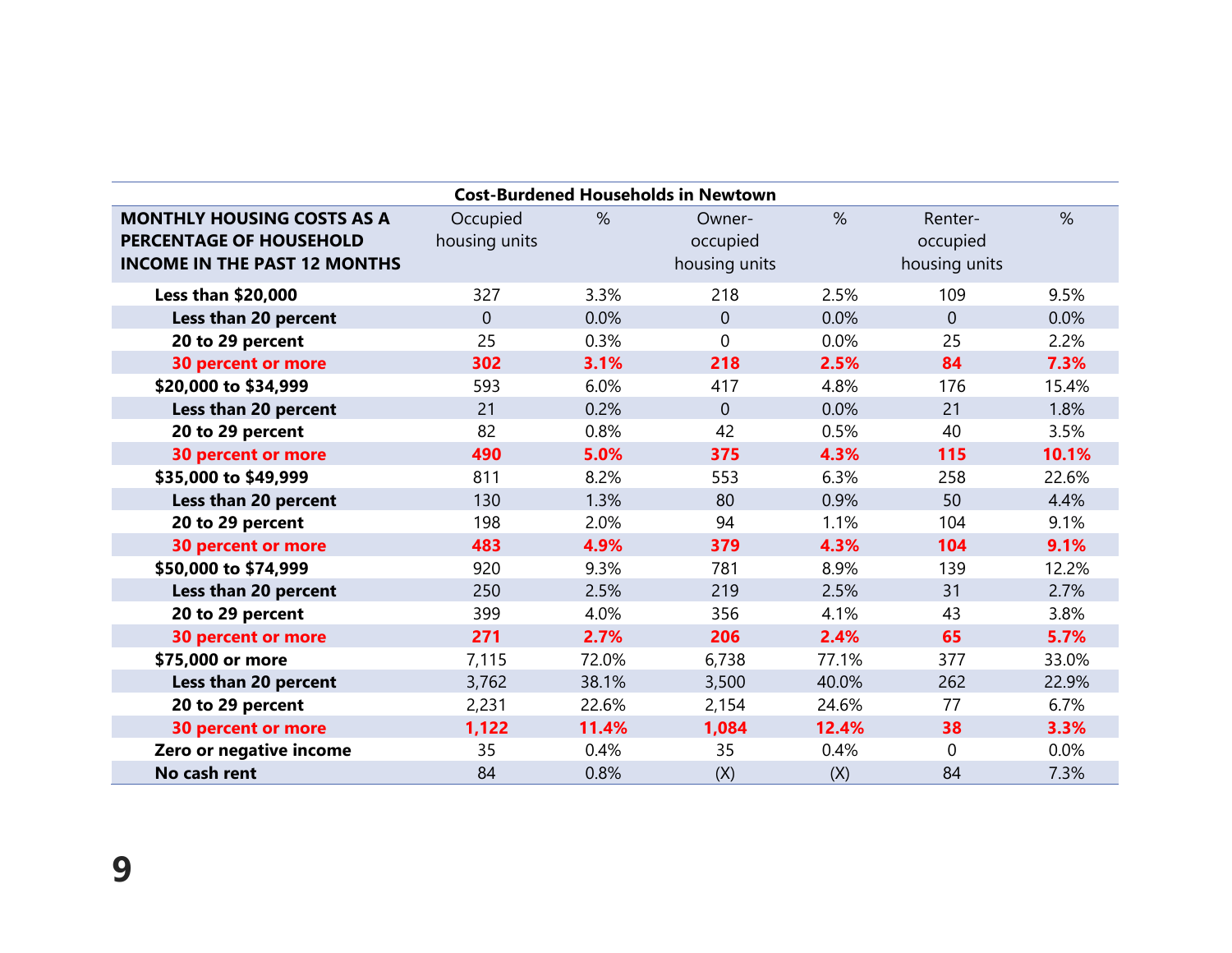# **Discussion**

Over the years, the Town of Newtown has adopted practices that support the development of affordable housing. In a continuation of this effort, the Town will propose the expansion of the existing sewer system southward down South Main Street which will provide the infrastructure that supports affordable housing development.

The Town will also continue to support affordable funding programs including the Affordable Housing FLEX fund and Affordable Housing Trust Fund program.

Affordable Housing FLEX fund was effective July 1, 2001, and provides grants, loans, loan guarantees, deferred loans or any combination thereof for the development and preservation of affordable housing (CT Department of Housing).

The Affordable Housing Program, otherwise known as FLEX is DOH's primary housing production program and is frequently referred to as the "flexible" housing program. The program provides quality, affordable housing for Connecticut residents, promotes and supports homeownership and mixed income developments, and assists in the revitalization of urban and rural centers.

The Affordable Housing Trust Fund program was effective on July 1, 2005. The program provides gap financing, grants, loan guarantees, low-and no-interest loans, and funding for the Connecticut Individual Development Account housing program. Additionally, an Advisory Committee advises the Commissioner on the management and objectives of the program, and on the development of regulations, procedures, and rating criteria for the program. The Housing Trust Fund Program is administered by the DOH and is designed to create affordable housing for low- and moderate-income households. The funds are awarded as loans and/or grants to eligible sponsors of affordable housing. The program encourages the creation of homeownership housing for low- and moderate-income families, promotes the rehabilitation,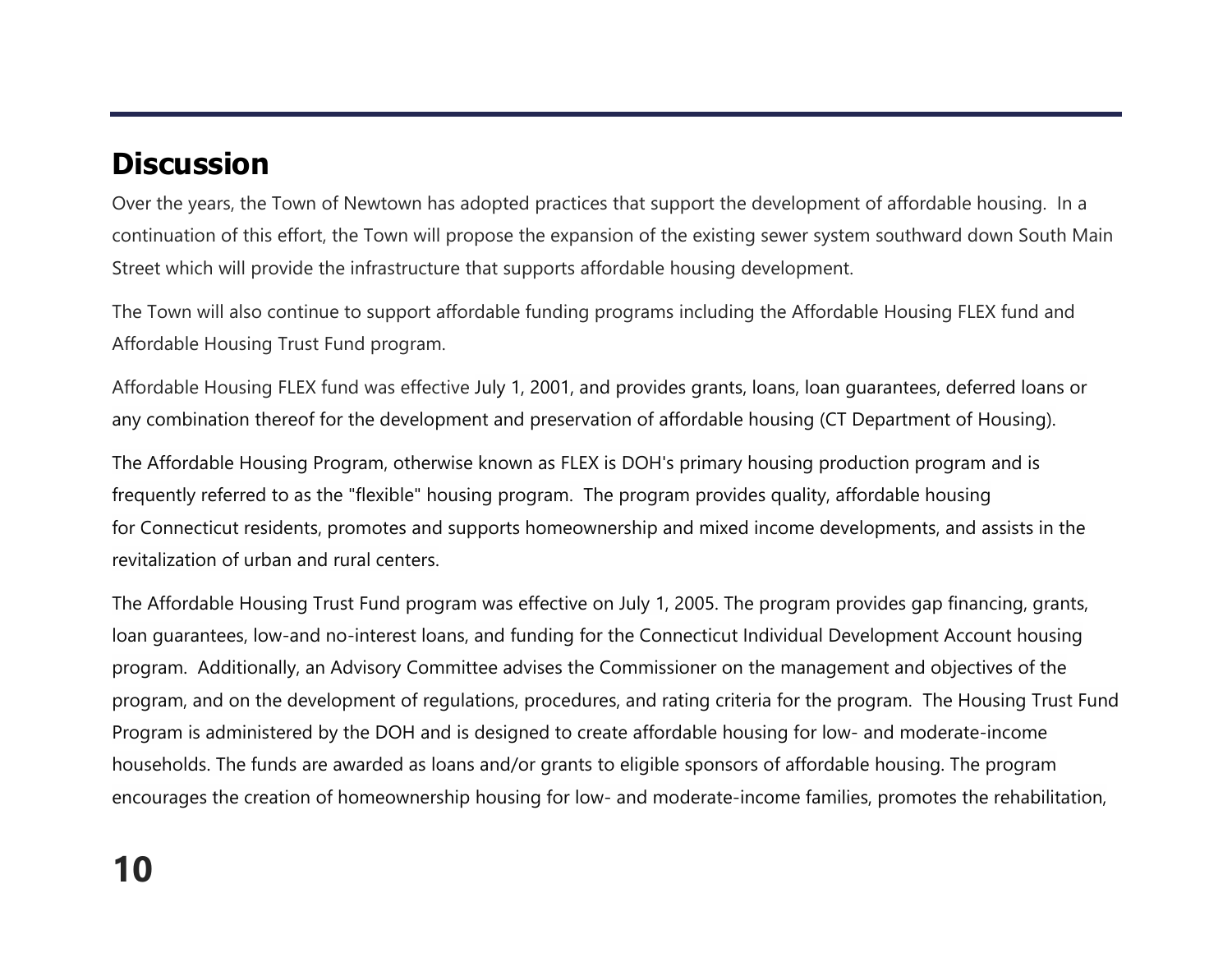preservation and production of rental housing and the development of housing which aids the revitalization of communities.